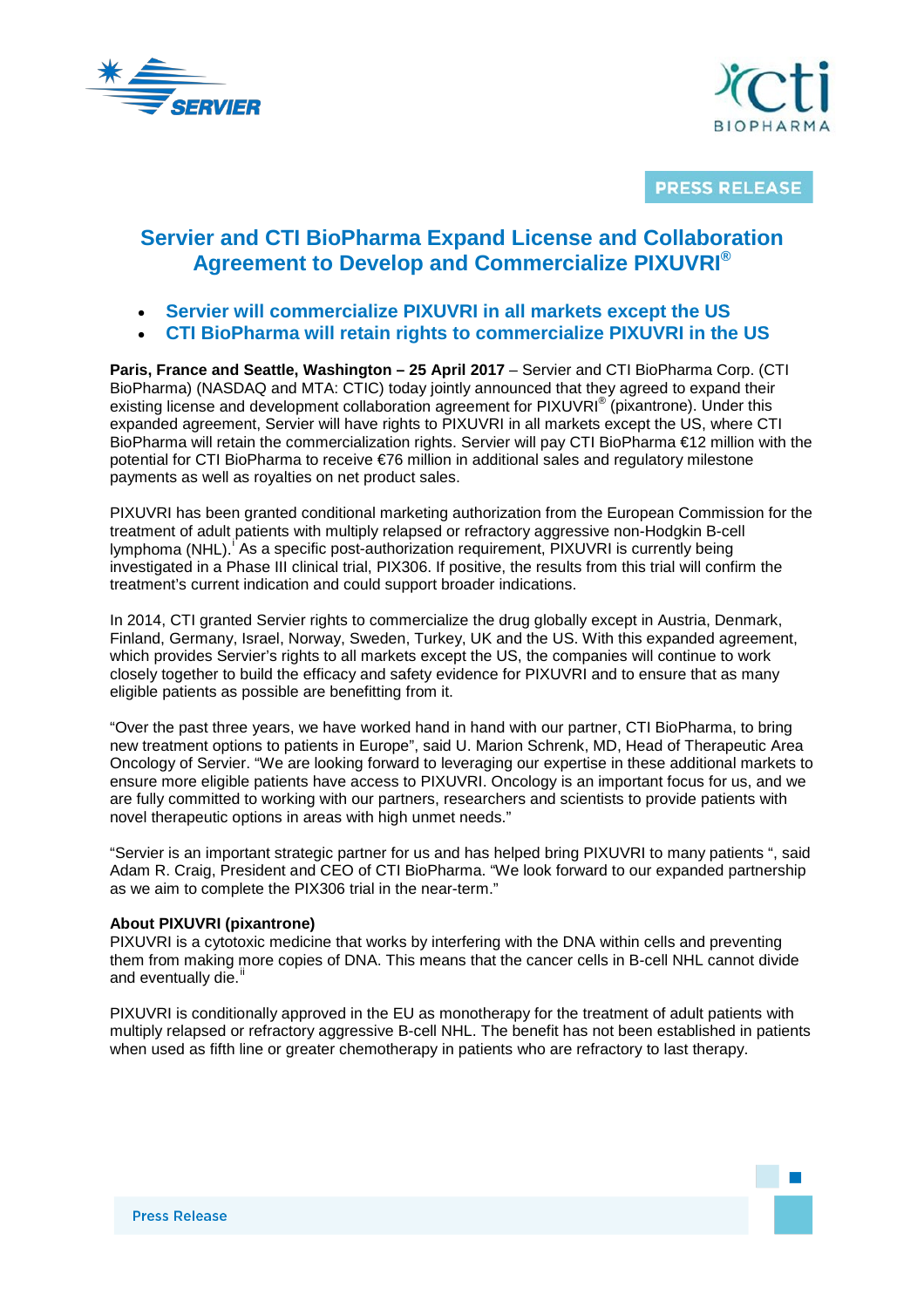



The Summary of Product Characteristics (SmPC) has the full prescribing information, including the safety and efficacy profile of PIXUVRI in the approved indication. The SmPC is available at www.servier.com.

# **About NHL**

NHL is an uncommon type of cancer that affects the lymphatic system, which is defined as a network of vessels and glands that run throughout the body**. [iii](#page-2-2)** The lymphatic system is a key component of the immune system, as it plays a role in destroying old or abnormal cells and fighting bacteria and other infections.

Around 93,500 new cases of NHL were diagnosed in Europe in 2012, making it the eleventh most common cancer on the continent.

NHL comprises more than 60 subtypes, with each requiring a different diagnostic evaluation and treatment approaches. Lymphoma patient groups around the world, led by the umbrella group Lymphoma Coalition, have been recently calling for accurate subtype reporting to allow patients to clearly understand their subtype and have better communication with their doctors. Given the complexities of the condition, access to information is essential to empower patients.

# **About Servier**

Servier is an international pharmaceutical company governed by a foundation and headquartered in Suresnes (France). With a strong international presence in 148 countries and a turnover of 4 billion euros in 2016, Servier employs 21,000 people worldwide. Corporate growth is driven by Servier's constant search for innovation in five areas of excellence: cardiovascular diseases, diabetes, cancers, immune-inflammatory diseases, and neurodegenerative diseases, as well as by its activities in highquality generic drugs. Being completely independent, the Group reinvests 25% of turnover (excluding generics) in research and development and uses all its profits for growth.

Becoming a key player in oncology is part of Servier's long-term strategy. Currently, there are nine molecular entities in clinical development in this area, targeting gastric and lung cancers and other solid tumors, as well as various leukemias and lymphomas. This portfolio of innovative cancer treatments is being developed with partners worldwide, and covers different cancer hallmarks and modalities, including cytotoxics, proapoptotics, targeted, immune and cellular therapies, to deliver lifechanging medicines to patients.

More information is available at: www.servier.com and www.servier-oncology.com

# **About CTI BioPharma**

CTI BioPharma Corp. is a biopharmaceutical company focused on the acquisition, development and commercialization of novel targeted therapies covering a spectrum of blood-related cancers that offer a unique benefit to patients and healthcare providers. CTI BioPharma has a late-stage development pipeline, including pacritinib for the treatment of patients with myelofibrosis. CTI BioPharma is headquartered in Seattle, Washington. For additional information and to sign up for email alerts and get RSS feeds, please visit www.ctibiopharma.com.

# **Forward-Looking Statements**

This press release includes forward-looking statements within the meaning of the Safe Harbor provisions of the Private Securities Litigation Reform Act of 1995. Such statements are subject to a number of risks and uncertainties, the outcome of which could materially and/or adversely affect actual